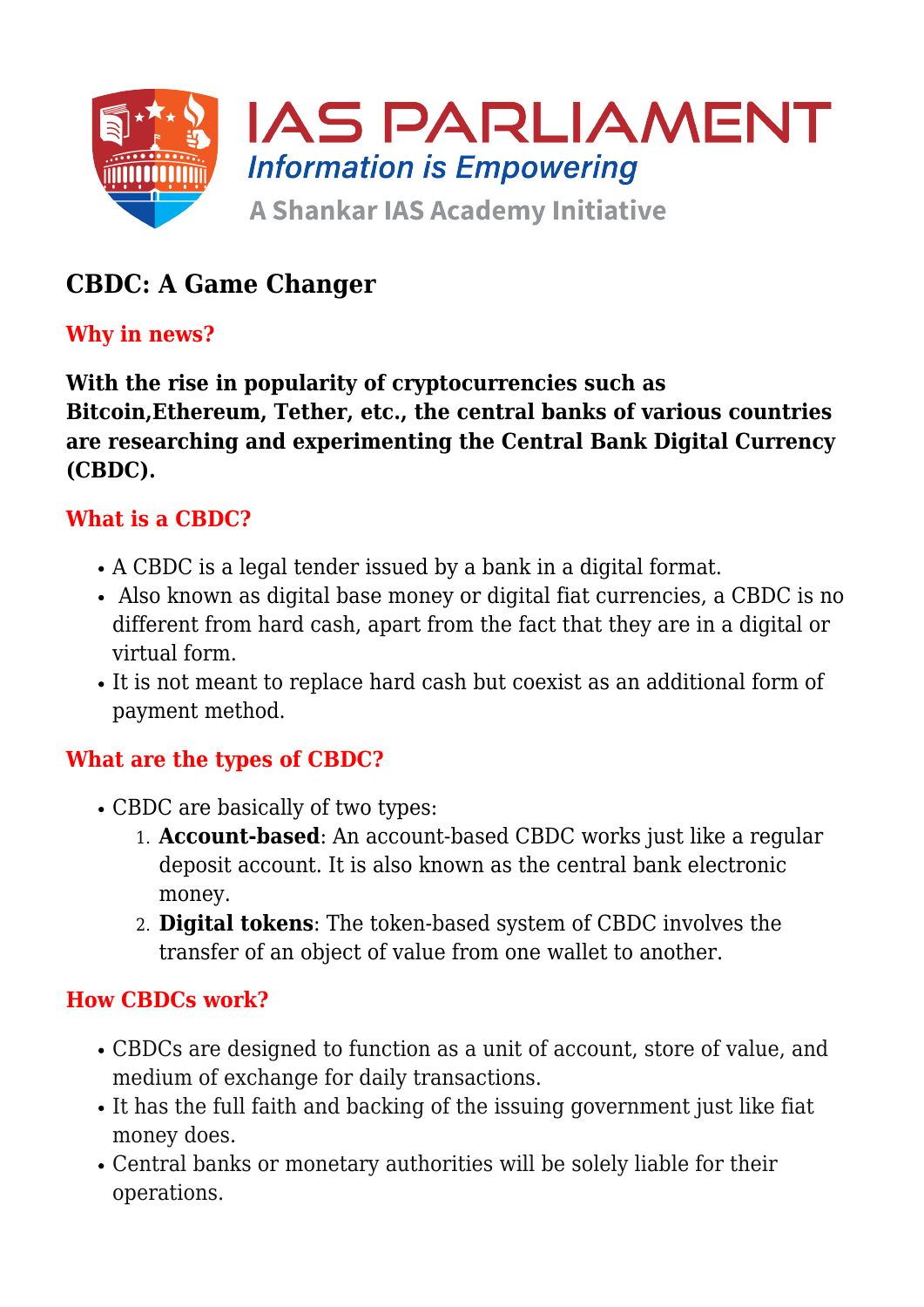

# **What are the pros of digital currency?**

- Lower the economy's reliance on cash
- Enable cheaper and smoother international settlements.
- Promote financial inclusion
- Minimise the processing time for transactions
- Simplify the implementation of monetary and fiscal policy.
- Use of distributed ledger technology (DLT) provides transparency to authorities and stakeholders
- Improves the resiliency of a financial network by eliminating the need for a centralised database of records.
- Maintains high-volume, low-value payments that are commercially unattractive for commercial banks
- Ease cross-border payments by reducing the cost and time of transactions unlike traditional methods like SWIFT.

*Society for Worldwide Interbank Financial Telecommunication (SWIFT) is a global member-owned cooperative that acts as a secure financial message carrier. It is headquartered in Brussels, Belgium.*

# **What are the disadvantages of digital currency?**

- Cyber-security threats
- Issues of terror financing
- Lack of deeper penetration of high-speed Internet and telecommunication services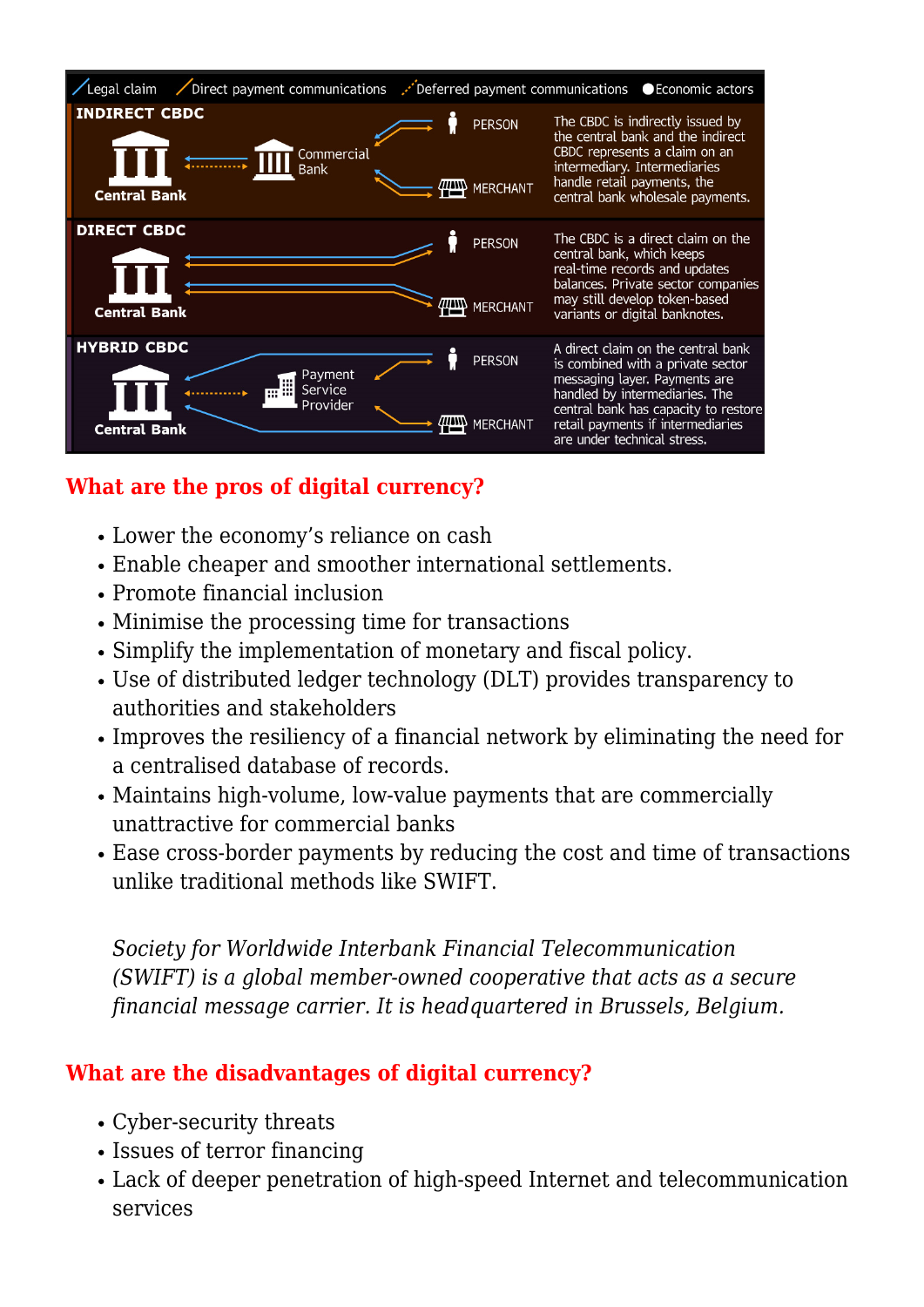- Weakening of banking system in the long run
- Low financial literacy among the people
- Increased probability of fraud and financial crimes

#### **What is the difference between CBDC and cryptocurrencies?**

#### **Digital Currency Cryptocurrency** ▲ • Centralised • Decentralised • Partial anonymity • Requires verification · Transparent • Not transparent • Regulated by central banks . No regulatory authority to  $\bullet$ control cryptocurrency  $\bullet$ • Robust laws for transactions in all states • Only a few states have stringent  $\bullet$

# **What is India's stance with digital currency?**

The RBI is working toward a phased implementation strategy of a CBDC.

laws for crypto transactions

- It is examining the scope of CBDCs, being a retail, wholesale, token and account based currency.
- With this, India joins the likes of China, Russia and the UK among major economies evaluating the issuance of their own digital currency.
- For launching a CBDC, an enabling legal framework which includes amendments to several sections – 24,25,26 – of the RBI Act ,Coinage Act of 2011, FEMA and IT Act is needed.
- India and Singapore are working to link their digital payments systems to enable instant low-cost fund transfer.

*CBDC initiatives undertaken in other countries include US (Digital Dollar), China (Digital Yuan), EU (Digital Euro), Sweden (eKrona), Japan (J Coin)*

# **Is e-RUPI a digital currency?**

- e-RUPI is a contactless digital prepaid payment utility, built on the UPI platform.
- The payments can be made via a QR code (smartphone users) or an SMS string based e-voucher (non-smartphone users).
- While the introduction of e-RUPI is the first step towards having a digital